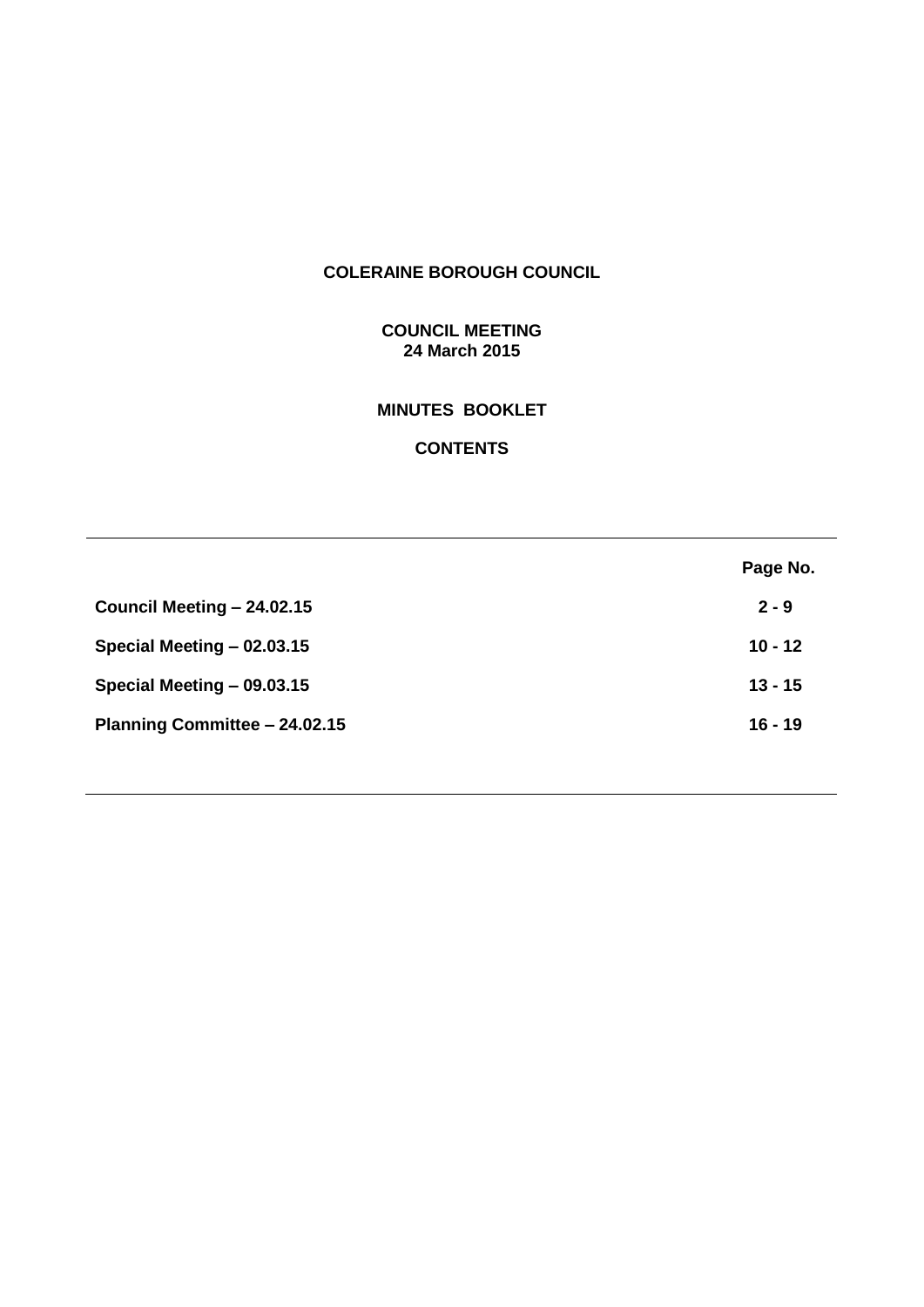| <b>Meeting</b> | <b>Council</b>                                                                                                                                                                                                                                                                                                                                                       |
|----------------|----------------------------------------------------------------------------------------------------------------------------------------------------------------------------------------------------------------------------------------------------------------------------------------------------------------------------------------------------------------------|
| Date and Time  | 24 February 2015 at 7.15pm                                                                                                                                                                                                                                                                                                                                           |
| Location       | Council Chamber, Cloonavin                                                                                                                                                                                                                                                                                                                                           |
| <b>Chair</b>   | The Mayor, Councillor G Duddy                                                                                                                                                                                                                                                                                                                                        |
| <b>Present</b> | The Deputy Mayor, Councillor Y Boyle<br>Aldermen S Cole, W Creelman, P Fielding, M Hickey and N Hillis<br>Councillors C Alexander, C Archibald, T Clarke, T Craig,<br>M Fielding, B Fitzpatrick, D Harding, W King, M Knight-McQuillan,<br>R Loftus, W McCandless, S Quigley and C Sugden                                                                            |
| In Attendance  | Town Clerk and Chief Executive, Corporate Director of Leisure and<br>Development, Interim Corporate Director of Environmental<br>Services, Assistant Director of Finance and Support Services, Head<br>of Estates and Facilities, Senior Building Control Officer, Project<br>Manager (Items 1-9.3), Acting Head of Central Services and<br>Administrative Assistant |

### **1 APOLOGIES**

There were no apologies recorded.

#### **2 CHAIR'S BUSINESS**

#### **2.1 NILGA Dinner**

The Mayor and Chief Executive had attended the NILGA Local Government Recognition Event at the La Mon Hotel, Castlereagh on Friday 20 February 2015. The certificate presented for 42 years in Local Government was on display in the Council Chamber.

# **2.2 Formal Proceedings – Royal British Legion**

The Acting Head of Central Services and Communications referred to the short ceremony scheduled for the Council Meeting as detailed in the Chief Executive's Report and invited Royal British Legion (RBL) Members to the front of the Council Chamber to receive the 'Standard'.

The Mayor welcomed the RBL Members and remarked that it had been a pleasure for Council to have had the 'Standard' in the Council Chamber since 2002. On behalf of Council the Mayor presented Mr Mills with a Council plaque.

Mr Mills thanked Council for having the 'Standard' and wished everyone well for the future. The RBL Members took up the 'Standard' and withdrew from the Meeting.

# **3 DECLARATIONS OF INTEREST**

Councillor Sugden declared an interest in Agenda Item 5.2 (Special Meeting) as a Member of the Northern Ireland Assembly and also Agenda Item 8.3 (Rugby Avenue Phase 2) as a member of the Harry Gregg Foundation Steering Group.

# **4 PRESENTATION - CAUSEWAY LOCALITY COMMUNITY NAVIGATOR**

The Mayor welcomed Miss Bronagh McFadden, Causeway Locality Community Navigator, who was in attendance to highlight her work and the responsibilities contained in the pilot project.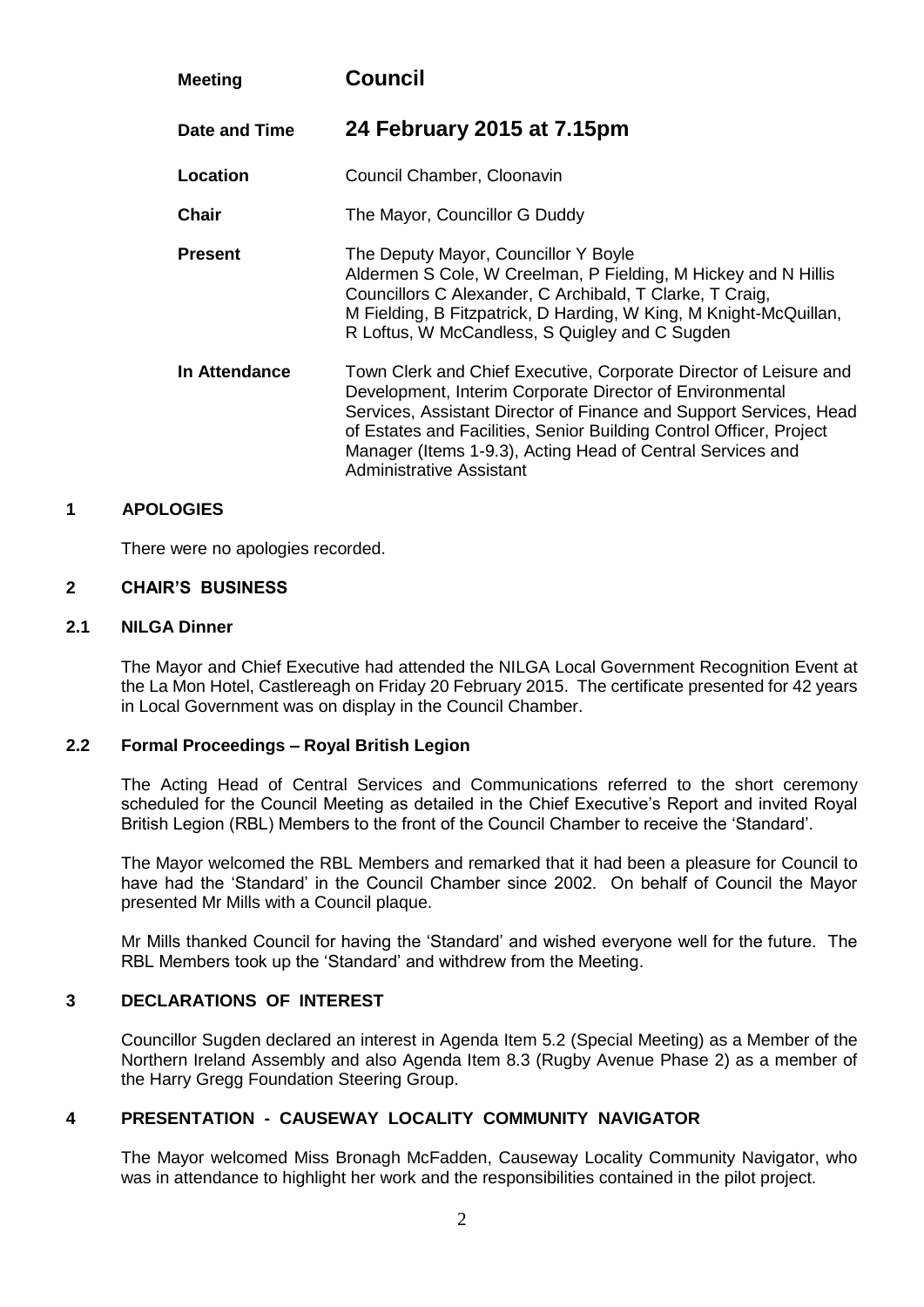Miss McFadden elaborated on her work which was to focus on the promotion and development of preventative and re-ablement services for older people within the community sector. The Community Navigator aimed to act as a link between the Northern Health and Social Care Trust, other Statutory providers and Older People's services in the community and voluntary sector through the referral service specifically in relation to health and wellbeing and the reduction of social isolation in the Causeway locality of Ballymoney, Coleraine and Moyle.

Miss McFadden was based in Ballymoney Community Resource Centre and asked Members for their support in promoting the project.

Miss McFadden answered various Members' questions.

The Mayor thanked and commended Miss McFadden for her work and suggested that contact with Council's Energy Efficiency Advisor/Health and Well Being Officer could also be beneficial.

# **5 'IN COMMITTEE'**

**Agreed:** On the proposal of Councillor Fitzpatrick and seconded by Alderman Fielding that a number of items be taken 'In Committee' at the end of the Meeting.

# **6 MINUTES**

The Minutes of the Council Meeting of 27 January 2015 were confirmed and signed.

# **7 COMMITTEE REPORT**

# **7.1 Planning Committee**

The Minutes of the Planning Committee Meeting of 27 January 2015 were proposed by the Chair, Councillor King, seconded by Councillor Loftus and agreed.

# **8 ENVIRONMENTAL SERVICES REPORT**

Consideration was given to the Environmental Services Report (previously supplied).

# **8.1 Entertainment Licence**

# **8.1.1 The Londonderry, 39-41 Main Street, Portrush**

An application for variation of an Entertainment Licence was considered for:

● Mr Steven Ross, The Londonderry, 39-41 Main Street, Portrush Monday – Saturday 11.30am - 1.00am Sunday 12.30pm – midnight

**Agreed:** That the variation of Licence be approved subject to the following conditions:

- 1) No representations<br>2) No objections from
- No objections from PSNI
- 3) Compliance with NI Fire and Rescue Service
- 4) All other requirements requested by Council's Licensing Department and subject to special conditions:
	- 4a) All requirements as contained within Nightsafe Coleraine Code of Best Practice 2012
	- 4b) All Door Supervisors employed must be licensed with a scheme recognised by Coleraine Borough Council.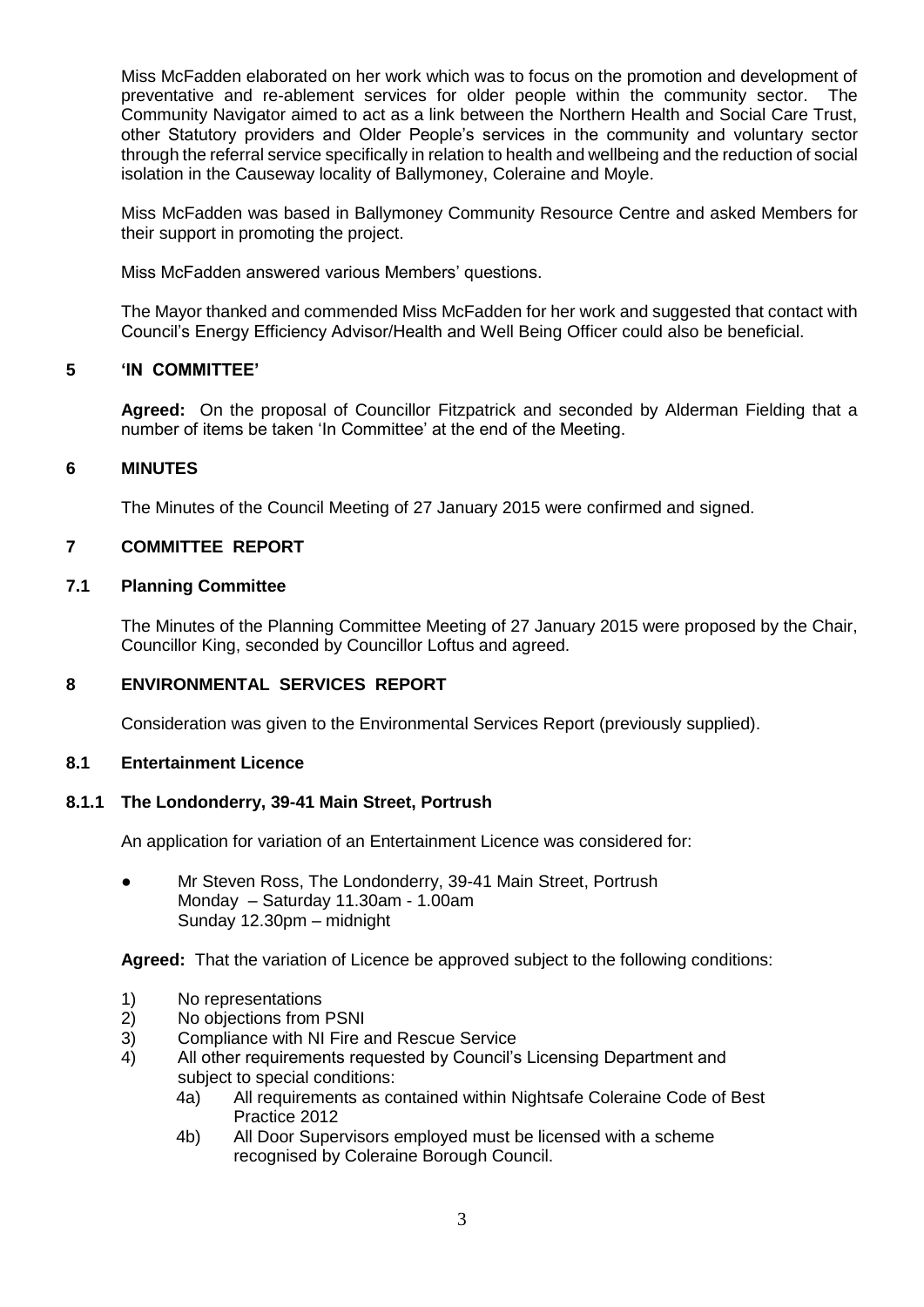# **8.1.2 Department of Regional Development (DRD) – Proposed Traffic Calming Measures**

Reported that DRD Roads Service had consulted with Council to facilitate feedback and comment with regard to the proposed introduction of traffic calming measures on Curraghmore Road. Garvagh, subject to funding. A detailed drawing showing the proposal for speed ramps was considered (Appendix 1 of the Report).

**Agreed:** On the proposal of Councillor Loftus and seconded by Alderman Cole that Council support the scheme.

### **8.1.3 Portstewart Town Hall**

Reported that Portstewart Town Hall was in need of major refurbishment both internally and externally which was now a priority due to its present condition.

Estates had completed a fabric, services and structural survey of the building to develop a short and medium term investment strategy for the property. The north façade (facing The Crescent) had been incurring water ingress which had affected the tenant (NEELB) on the ground floor.

A report would be presented to Council in the near future, outlining the options with implications for this property. In the interim Estates would carry out work to the façade to allow the short to medium term use of this property to continue. Noted.

# **9 LEISURE AND DEVELOPMENT SERVICES REPORT**

Consideration was given to the Leisure and Development Services Report (previously supplied).

### **9.1 Portrush Harbour – Proposal for Commercial Storage**

The Corporate Director of Leisure and Development outlined the background regarding the temporary storage provision at Portrush Harbour and advised Members of the following proposal:

#### **Proposal**

- i) Terminate existing leases (in line with lease obligations).
- ii) In the interim until the harbour is re-developed (circa five years), relocate the existing temporary six fisherman storage facilities to a more appropriate location within the Council boat yard, located behind the Portrush Yacht Club building.
- iii) Issue new leases to fishermen in the area who require commercial fishing equipment storage.
- iv) In the first instance existing tenants would be offered this facility, should they wish to avail of this new provision.
- v) Drawing showing the proposed position was considered (Appendix A of the Report).

#### **Costs**

Cost Neutral Option for six Containers

Based over a maximum of five years payback due to possible impending harbour redevelopment (circa five years).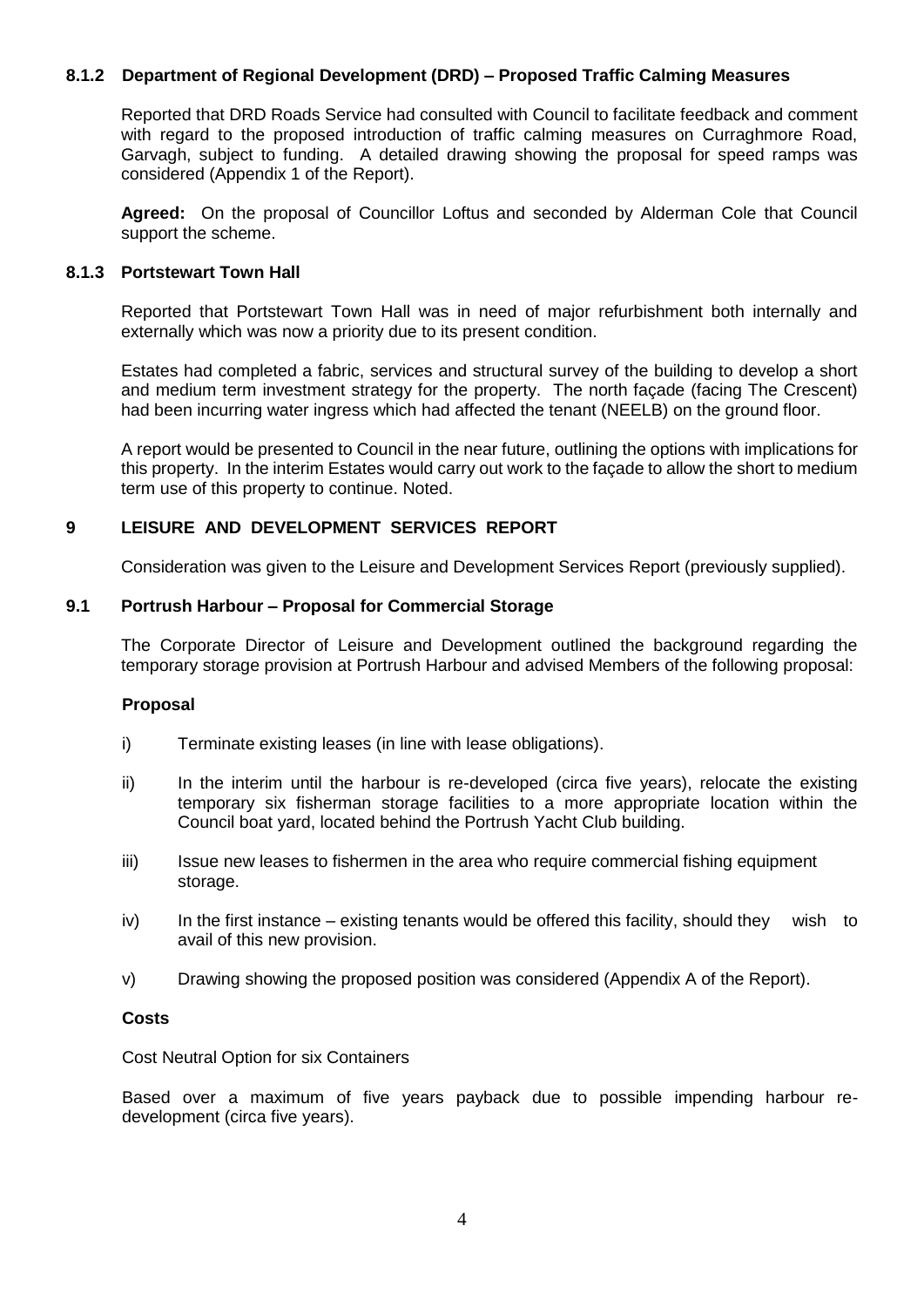| <b>Description</b>                                                                                   | Cost                                  | <b>Annual Cost</b><br><b>Spreading Over 5</b><br>Years |
|------------------------------------------------------------------------------------------------------|---------------------------------------|--------------------------------------------------------|
| Provide six No Storage Containers -<br>complete with electrical connections and<br>external lighting | £13,120.00 1 <sup>st</sup> yr<br>cost | £2,624.00                                              |
| Annual operating / running cost                                                                      | £3,120.00                             | £3,120.00                                              |
| <b>TOTAL ANNUAL Cost – all six units</b>                                                             |                                       | £5,744.00                                              |
| TOTAL five year Cost to Council – all six<br>units                                                   |                                       | £28,720.00                                             |

The charge to provide this facility to tenants on a cost neutral basis to Council would be £957.33 per annum and thus the lease would reflect this sum.

**Agreed:** On the proposal of Councillor King and seconded by Councillor Loftus that Council approve this temporary storage facility to assist commercial fishing activities at Portrush Harbour.

Councillor Fitzpatrick asked to be recorded as dissenting with the decision.

## **9.2 Portrush Harbour Commercial Fisheries Fund**

The Corporate Director of Leisure and Development provided an update on the works to replace a length of existing pontoons at Portrush Harbour.

It was noted that the pontoons would be extended from 55m to 75m in length.

#### **9.3 Rugby Avenue Phase 2**

The Corporate Director of Leisure and Development and the Project Manager provided an update on the work carried out to date at Rugby Avenue.

The Project Manager would be presenting to Causeway Coast and Glens District Council in April with the need for capital investment to progress Phase 2.

The Officers answered various Members' questions and noted comments.

The Mayor, on behalf of everyone, thanked the Project Manager for his excellent work.

#### **9.4 Portstewart Crescent**

The Corporate Director of Leisure and Development provided an update on the present situation at The Crescent, Portstewart.

Damage from winter storms was recurring and discussions were taking place with the Skerries Councillors. The proposed new layout for the area was outlined to Members.

It was noted that the costs of reconfiguration beyond repair were less than £30k which would allow the Estates Team to undertake work in advance of the Easter Season.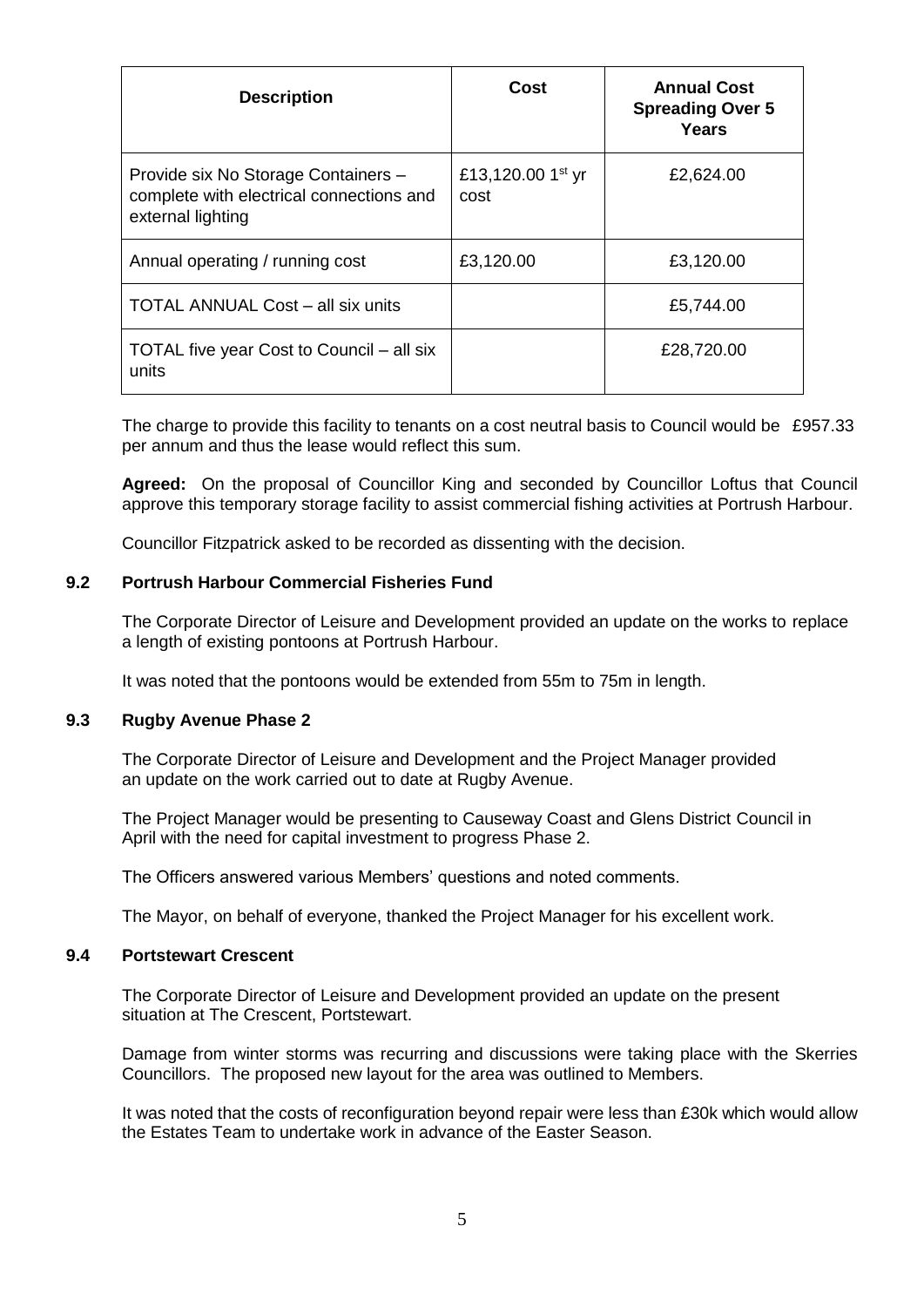# **10 CHIEF EXECUTIVE'S REPORT**

Consideration was given to the Chief Executive's Report (previously supplied).

## **10.1 Significant Dates for Diary**

The Acting Head of Central Services and Communications highlighted the following forthcoming events as detailed in the Report:

- **North West 200 - Wednesday 25 February 2015 at 6pm.** A business event hosted by Council in Flowerfield Arts Centre to promote opportunities for sponsoring the North West 200.
- **Church Service - Sunday 15 March 2015 at 3pm.** The Mayor, Councillor George Duddy, would host a ceremony in Terrace Row Presbyterian Church.
- **North West 200 - Tuesday 24 March 2015 at 3pm.** The official launch of the North West 200, in partnership with Coleraine Borough Council, would take place in the Titanic Building, Belfast. The Mayor would be the speaker and this would be the final official event between Council and NW200. All Members were welcome to attend including Members from Causeway Coast and Glens District Council. It was noted that transport would be provided.
- **Final Coleraine Borough Council Photograph - Tuesday 31 March 2015 at 6pm.** The final Council Meeting would be held followed by an official Council photograph in the Bann Gallery. This would then be followed by a short reception in the Elizabeth Johnston suite for all past and present Councillors.

### **10.2 Coleraine Borough Council Civic Buildings**

The Acting Head of Central Services and Communications provided an update on the following Civic Buildings as detailed in the Report:

- **Coleraine Town Hall** The Tourist Information Centre had relocated to the Council Chamber. The Mayor's Parlour and Hugh Thompson Room were now available for use by the community and staff as meeting facilities.
- **Portrush Town Hall** This building was currently having a condition report completed to ascertain the cost of works urgently needed for the upkeep of the building. Council was in the process of terminating a lease agreement with the previous leaseholders so that the cost of works could be confirmed and presented to Council for consideration.
- **Portstewart Town Hall** An independent report had been completed confirming the serious condition of the building through age and weather damage. Council's Estates Services was currently assessing short to medium term works, enabling time to further investigate options for consideration. A further report to Council would follow.

# **12 CORRESPONDENCE**

Members noted the following correspondence (previously supplied):

- Letter dated 3 February 2015 from Post Office Ltd re Dhu Varren Post Office
- Letter of thanks dated 12 February 2015 from Baroness Paisley
- Forecast of Events
- Consultation Documents

# **13 DOCUMENTS FOR SEALING**

**Resolved:** That the following documents be sealed: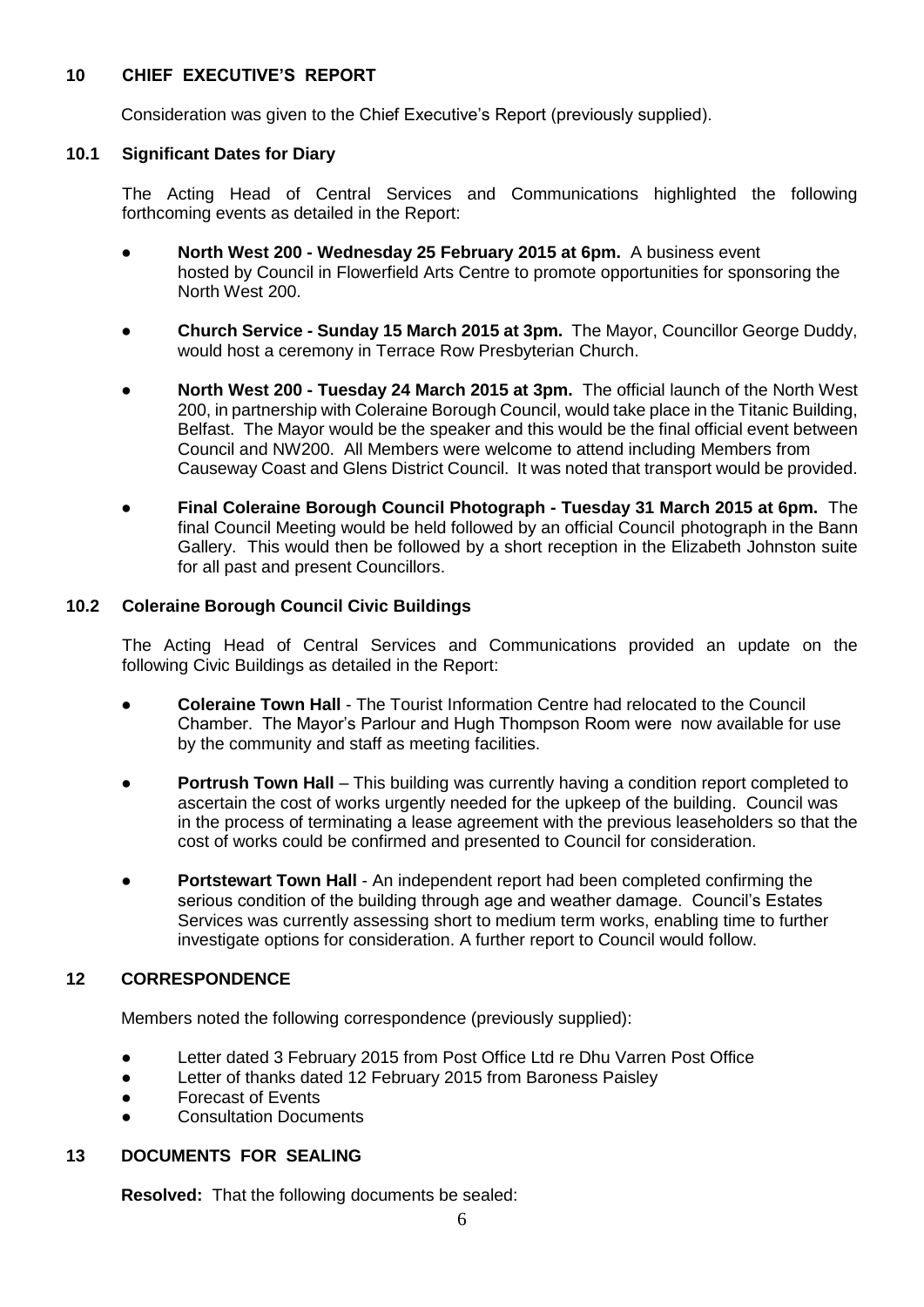- 1 Deed of Assignment and CBC and Messrs D McClarty, A Thompson,<br>Surrender of Lease W Eakin, H Wade and R A D Orr -W Eakin, H Wade and R A D Orr -(in duplicate) The Boathouse Premises, Hanover Place, Coleraine
- 2 Agreements<br>
2 Car Purchase Agreements<br>
2 Dog Control Orders<br>
2 CBC Dog Control Orders<br>
1 CBC Dog Control Orders – 1 March 2015 (in triplicate)
- 4 Cemetery Titles Grant of Right of Burial Deeds Register Nos 4201 – 4209 inclusive:
	- Agherton Ballywillan 4 Coleraine 3 Kilrea -<br>Portstewart 2 Portstewart

# **14 ANY OTHER NOTIFIED BUSINESS**

There was no other notified business.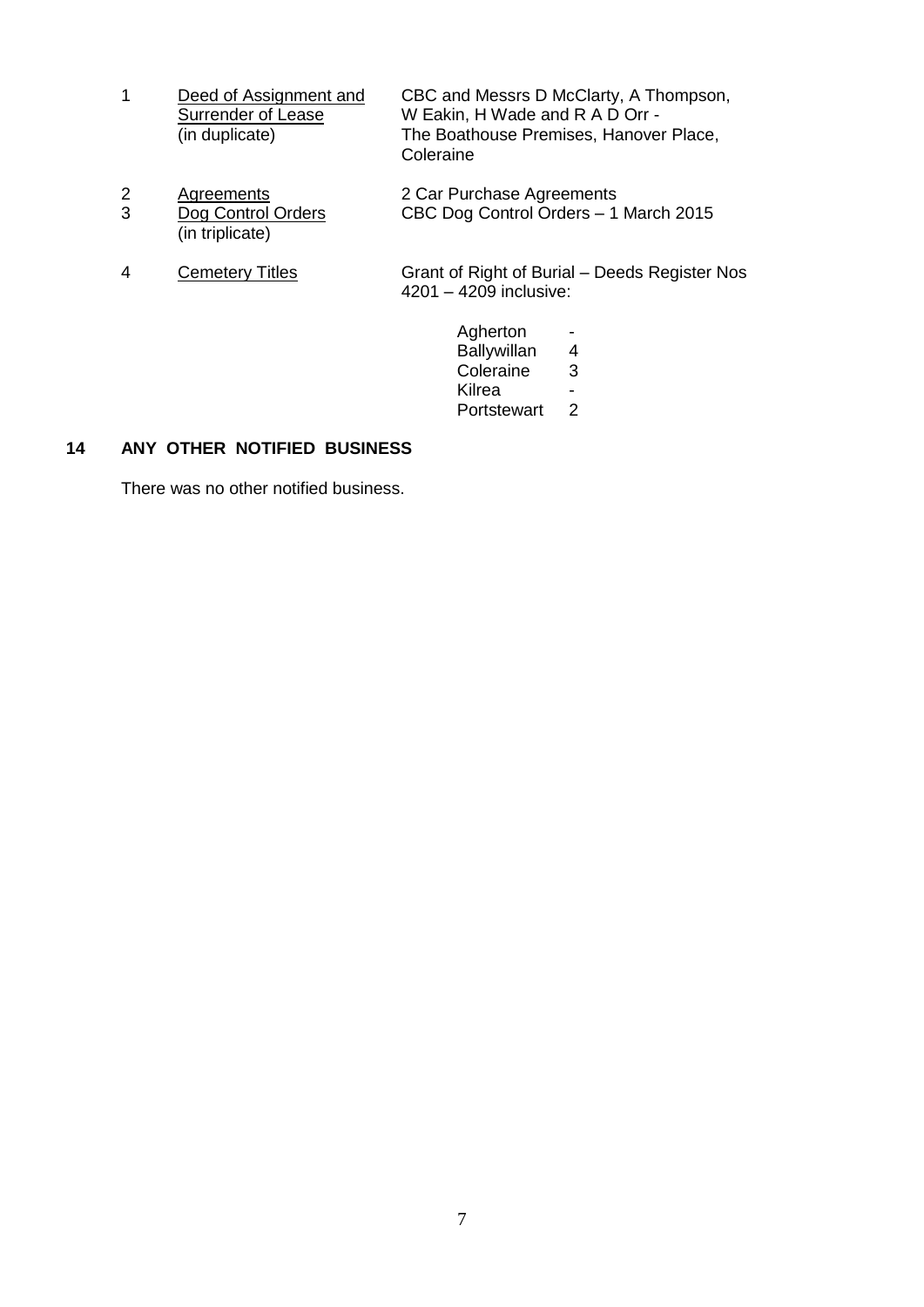| <b>Meeting</b> | <b>SPECIAL</b>                                                                                                                                                                                                                                                                   |
|----------------|----------------------------------------------------------------------------------------------------------------------------------------------------------------------------------------------------------------------------------------------------------------------------------|
| Date and Time  | 02 March 2015 at 6.30pm                                                                                                                                                                                                                                                          |
| Location       | Council Chamber, Cloonavin                                                                                                                                                                                                                                                       |
| Chair          | The Mayor, Councillor G Duddy                                                                                                                                                                                                                                                    |
| <b>Present</b> | The Deputy Mayor, Councillor Y Boyle<br>Aldermen S Cole, P Fielding, M Hickey and N Hillis<br>Councillors C Alexander, C Archibald, T Clarke,<br>M Fielding, B Fitzpatrick, R Holmes, W King (Items 1-6),<br>M Knight-McQuillan, R Loftus, S Quigley (Items 4-6)<br>and C Sugden |
| In Attendance  | Town Clerk and Chief Executive, Assistant Director of Finance and<br>Support Services, Democratic Services Manager and<br>Administrative Assistant                                                                                                                               |

# **1 APOLOGIES**

Apologies were recorded for Alderman Creelman, Councillors Barbour, Craig, Harding and McCandless.

## **2 CHAIR'S BUSINESS**

#### **2.1 Best Wishes**

The Mayor extended best wishes to Councillor McCandless, in his absence, as he was unwell.

Councillor Quigley joined the Meeting.

# **3 DECLARATIONS OF INTEREST**

Councillor Sugden declared an interest as a Member of the Northern Ireland Assembly.

#### **4 PRESENTATIONS**

#### **4.1 Portballintrae Residents' Association**

There was no one in attendance from Portballintrae Residents' Association to present to Council.

# **4.2 Portballintrae Community Action Group**

The Mayor welcomed Mr S Turtle who was in attendance to address Council on behalf of Portballintrae Community Action Group.

Mr Turtle advised Members that the invitation to attend this Meeting had only been extended to the Group on 25 February 2015. The Group's Solicitors had written to Council in relation to this matter. The issues raised had not been addressed and the Group was of the opinion that Council had deprived them of the opportunity to properly formulate an objection to the proposal. The Group's position was, therefore, fully reserved.

The Mayor thanked Mr Turtle for attending.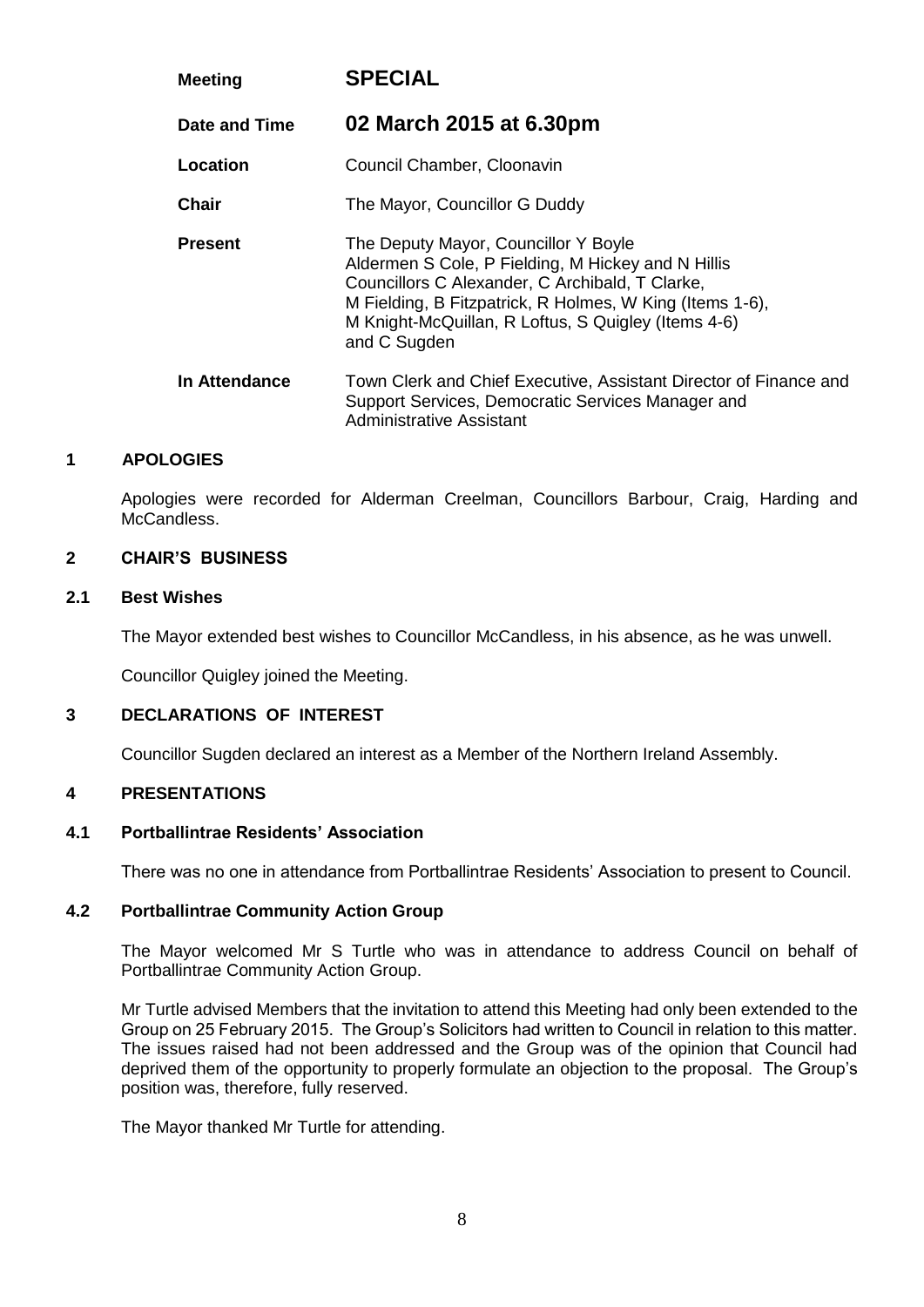## **4.3 Mr S Sweeney**

The Mayor welcomed Mr S Sweeney who was in attendance to address Council.

Mr Sweeney elaborated on each of the land issues in Portballintrae and also the issue with title of the West Bay Promenade, Portrush emphasising the position of the Sweeney family in trying to resolve these matters.

The Mayor thanked Mr Sweeney for attending.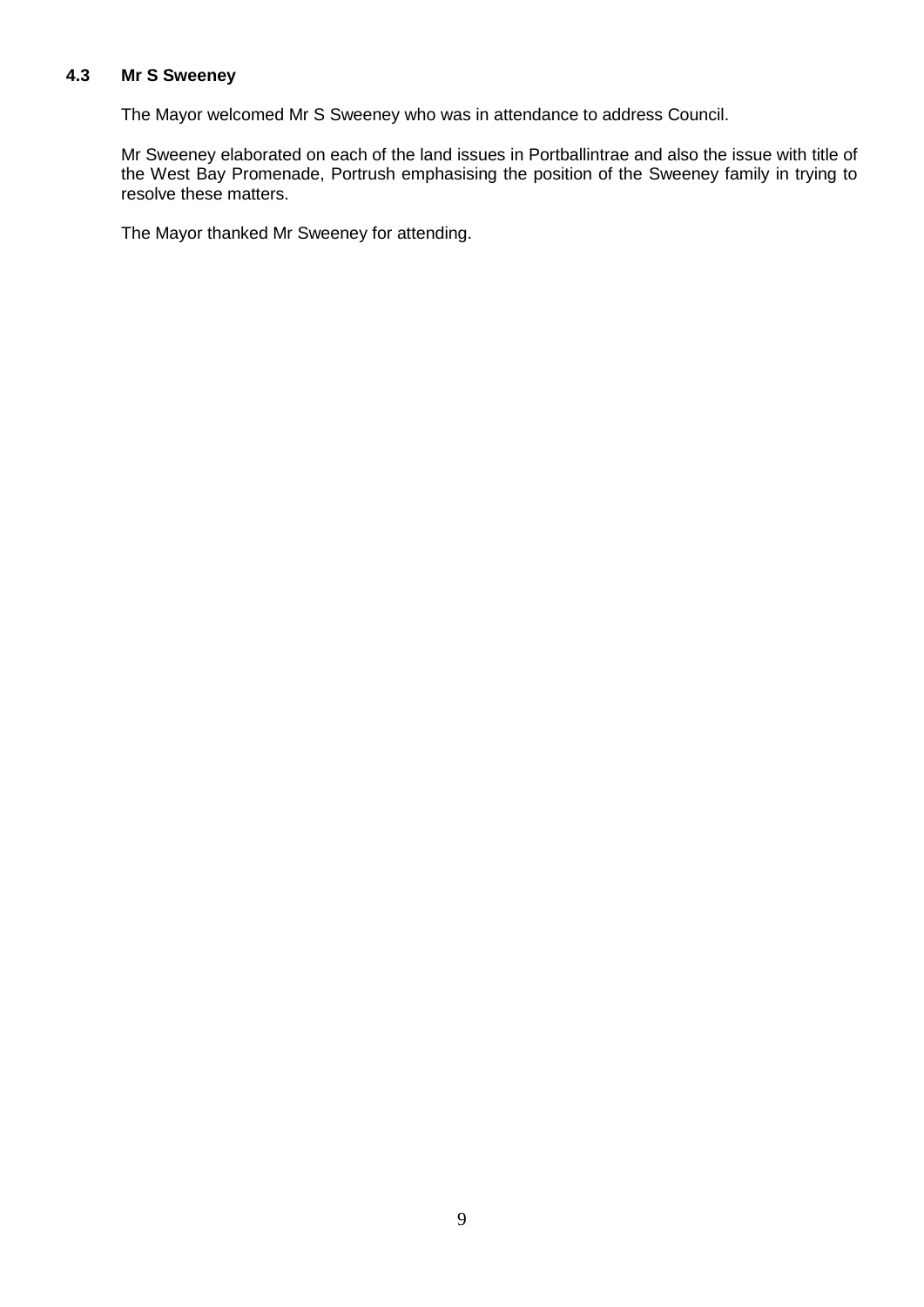| <b>Meeting</b> | <b>SPECIAL</b>                                                                                                                                                                                                                                                                                               |
|----------------|--------------------------------------------------------------------------------------------------------------------------------------------------------------------------------------------------------------------------------------------------------------------------------------------------------------|
| Date and Time  | 09 March 2015 at 6.30pm                                                                                                                                                                                                                                                                                      |
| Location       | Council Chamber, Cloonavin                                                                                                                                                                                                                                                                                   |
| Chair          | The Mayor, Councillor G Duddy                                                                                                                                                                                                                                                                                |
| <b>Present</b> | The Deputy Mayor, Councillor Y Boyle<br>Aldermen S Cole, W Creelman, P Fielding, M Hickey and N Hillis<br>Councillors C Alexander, C Archibald, T Clarke, T Craig,<br>M Fielding, B Fitzpatrick, D Harding (Items 5-7.3), R Holmes,<br>M Knight-McQuillan, R Loftus, W McCandless, S Quigley and<br>C Sugden |
| In Attendance  | Town Clerk and Chief Executive, Assistant Director of Finance and<br>Support Services, Democratic Services Manager and<br>Administrative Assistant                                                                                                                                                           |

# **1 APOLOGIES**

Apologies were recorded for Councillors Barbour and King.

#### **2 CHAIR'S BUSINESS**

# **2.1 Welcome**

The Mayor welcomed everyone to the Meeting including visitors in the public gallery.

# **2.2 Sympathy**

The Mayor referred to the recent death of Lord Molyneaux, former Ulster Unionist Party Leader, whose political career exceeded three decades. Deepest sympathy was extended to Lord Molyneaux's family and as a mark of respect Members stood for reflection.

# **3 DECLARATIONS OF INTEREST**

There were no declarations of interest recorded.

# **4 DOCUMENTS FOR SEALING**

Resolved:

That the following documents be sealed:

Deed of Variation CBC and Eastlower Properties Ltd (in duplicate) Land at Ballyreagh Road, Portrush

# **5 PRESENTATION - PORTBALLINTRAE COMMUNITY ACTION GROUP**

Councillor Harding joined the Meeting during this item.

The Mayor welcomed Mr W Sinton, Barrister and Ms M Conway, Solicitor, MKB Law, who were in attendance to address Council on behalf of Portballintrae Community Action Group.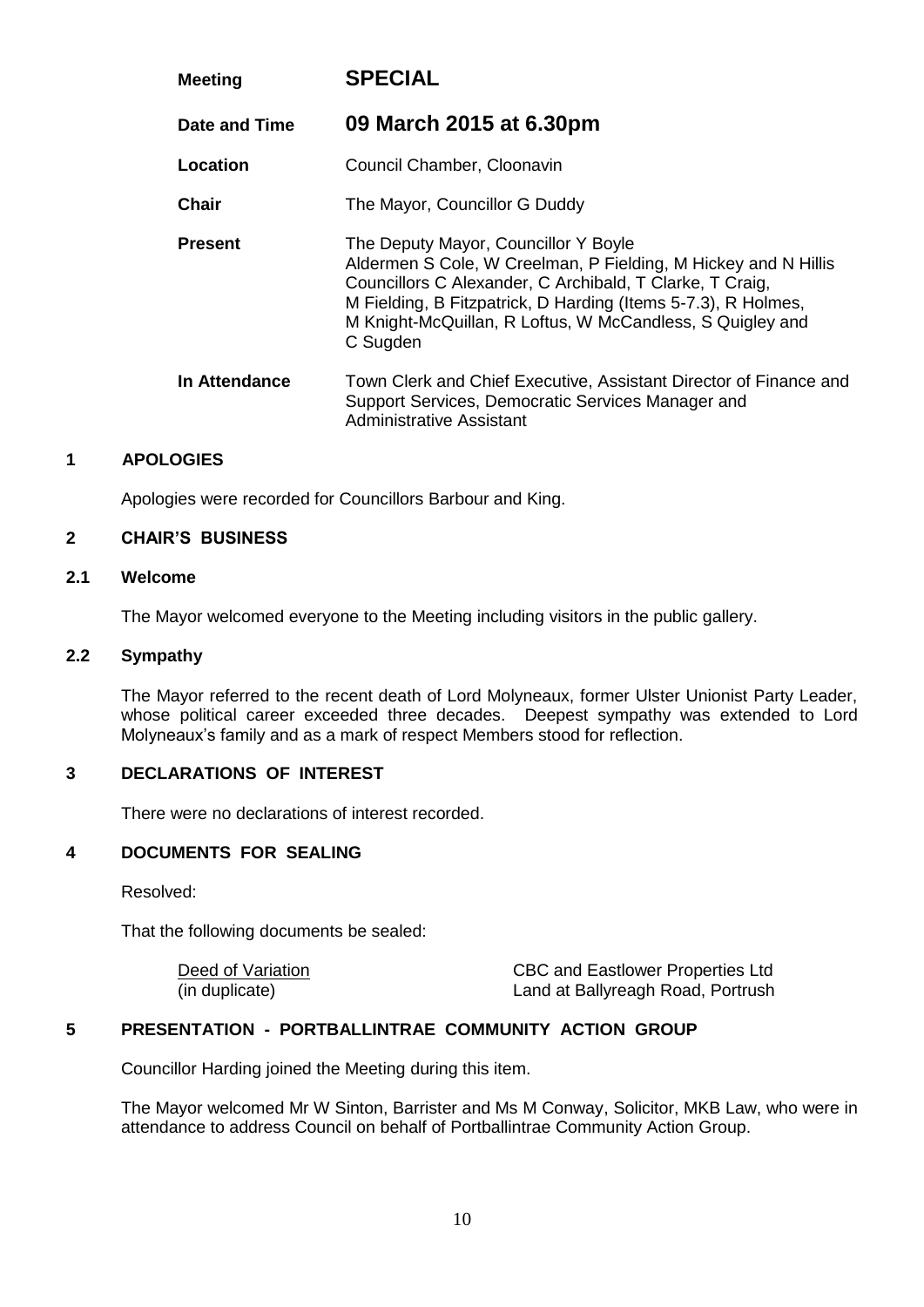Mr Sinton addressed Council and highlighted the numerous concerns of the Action Group. Relevant reports and documents that had been requested from Council and not provided were now the subject of a Freedom of Information request.

The Mayor thanked the representatives for their attendance after which they withdrew from the Meeting.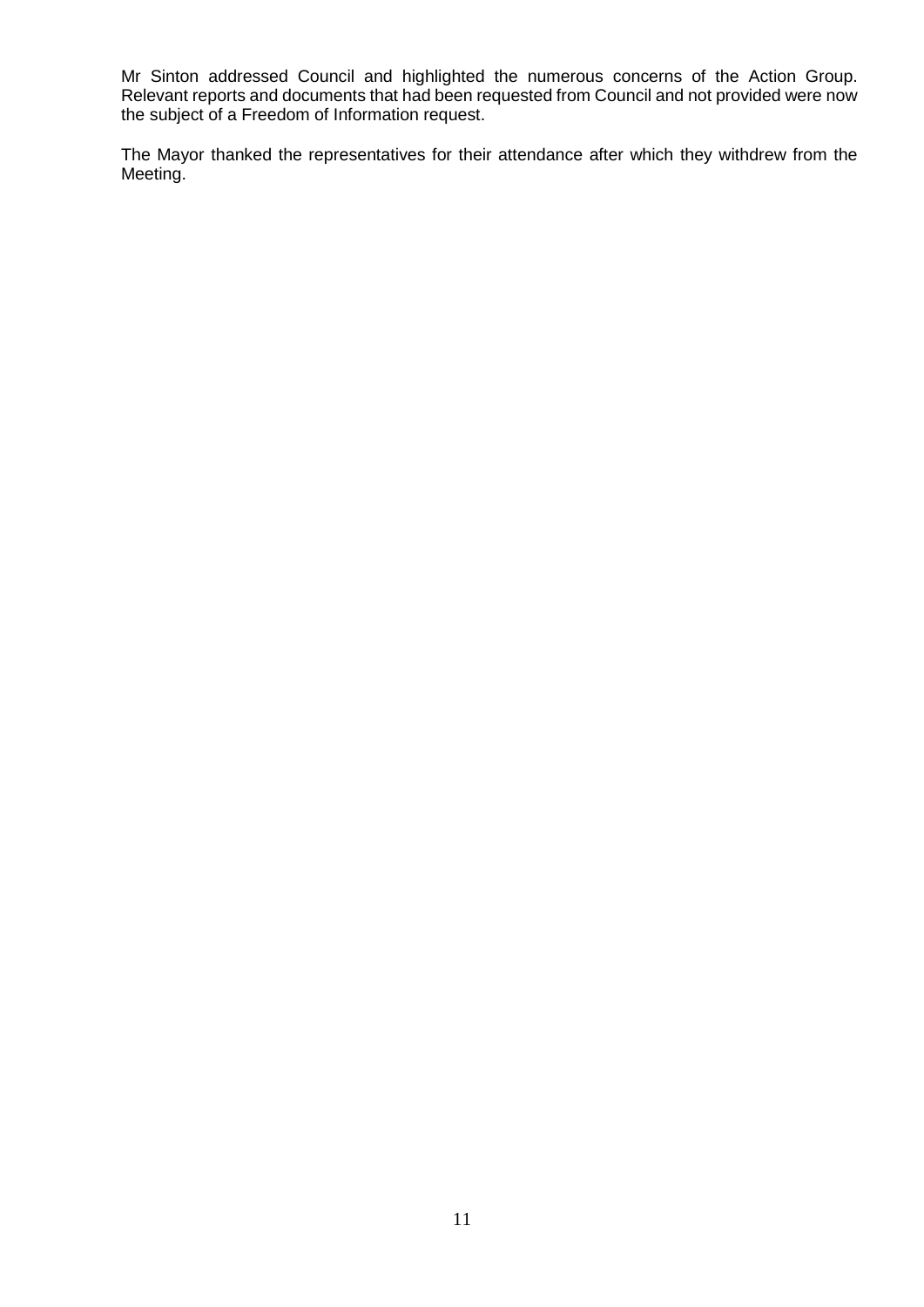# **Meeting Planning Committee**

**Date and Time 24 February 2015 at 6.30pm**

**Location Council Chamber, Cloonavin** 

**Chair** Councillor W King

**Present** The Mayor, Councillor G Duddy (Items 4.1-10) The Deputy Mayor, Councillor Y Boyle Aldermen S Cole, W Creelman, P Fielding, M Hickey and N Hillis Councillors C Alexander, C Archibald, T Clarke (Items 4.1-10), T Craig, M Fielding, B Fitzpatrick, D Harding, M Knight-McQuillan (Items 4.1-10), R Loftus, W McCandless, S Quigley (Items 4.1-10) and C Sugden (Items 4.1-10)

**In attendance** Mr M Wilson - Planning Service, Town Clerk and Chief Executive, Acting Head of Central Services, Democratic Services Manager and Administrative Assistant

# **1 APOLOGIES**

There were no apologies recorded.

# **2 CHAIR'S BUSINESS**

# **2.1 Welcome**

The Chair welcomed everyone to the Meeting including visitors in the Public Gallery.

# **3 DECLARATIONS OF INTEREST**

Councillor King declared an interest in Item No D1 – Application No C/2011/0459/F.

# **4 PLANNING CONSULTATION**

A list of nine applications was presented for consideration (previously supplied).

# **4.1 Applications Deferred from Previous Meeting**

**Application D1 C/2011/0459/F** Amendment to proposed wind farm (relocation of T6) comprising 6 wind turbines up to a maximum of 120.5m tip height (comprising a configuration of up to 85m towers and up to 35.5m blades). The development will also comprise associated transformers, one permanent meteorological monitoring mast, communication tower, site access tracks, gates, temporary site compound, substation, electrical cabling, one site entrance including road improvement works at the existing site entrance off Craigmore Road and all other ancillary works (amended red line) approximately 920m north west of 33 Craigmore Road, Coleraine for Cam Burn Wind Farm Ltd.

The opinion of the Planning Service was to approve.

It was proposed by Alderman Cole and seconded by Councillor Alexander that the application be referred to the Minister for the Environment for consideration.

Following a request for a recorded vote the Members voted thus: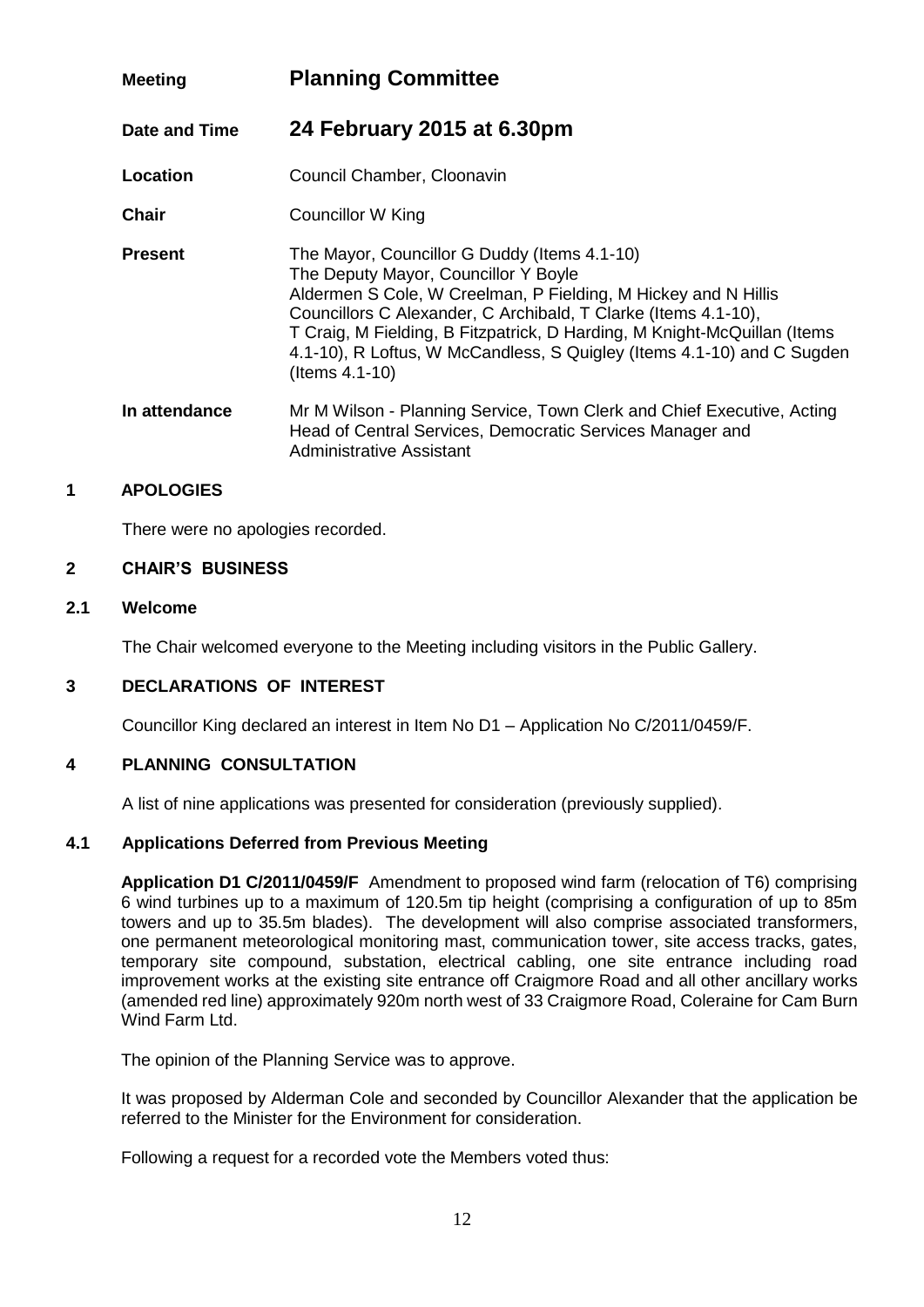| For: | The Mayor and Deputy Mayor                                              |
|------|-------------------------------------------------------------------------|
|      | Aldermen Cole, Creelman, Fielding and Hickey                            |
|      | Councillors Alexander, Archibald, Clarke, Craig, Fielding, Fitzpatrick, |
|      | Harding, Loftus, Quigley and Sugden (16)                                |

Against: Alderman Hillis and Councillor McCandless (2)

Abstention: Councillor King

The proposal was, therefore, carried sixteen Members voting in favour and two Members voting against.

**Application D2 C/2013/0500/F** Proposed 250kw wind turbine with 30m hub height and 27m blade diameter 409m south west of 92 Ballyclough Road, Bushmills for Mr H Patterson

The opinion of Planning Service was to approve.

**Agreed:** That the application be approved.

**Application D3 C/2014/0199/F** 250kw wind turbine with 32m hub height for farm and grid use 592m south west of 19 Ballyhacket Lane, Castlerock for Mr W Purcell.

The opinion of Planning Service was to refuse.

**Agreed:** That the application be refused.

**Application D4 C/2014/0327/F** Removal of condition 3 of planning approval C/2013/0078/F at 115 Edenbane Road, Kilrea for Mrs M Doherty.

The opinion of the Planning Service was to refuse.

It was proposed by Councillor Loftus and seconded by Alderman Hickey that the application be held for two weeks to facilitate further information.

As an amendment it was proposed by Alderman Cole and seconded by Councillor Clarke that Council accept the Planning Service opinion to refuse.

**Agreed:** Ten Members voting in favour and seven Members voting against, that the application be refused.

### **4.2 New Applications**

Mr Wilson enlarged on the new applications listed on the planning schedule and the recommendations were accepted subject to the following:

**Application No C/2014/0041/F** Proposed binder cement production plant at 1 Letterloan Road, Coleraine for Banah UK Ltd.

The opinion of the Planning Service was to refuse.

**Agreed:** On the proposal of Councillor Craig and seconded by The Mayor that the application be deferred for one month to facilitate an office meeting on the grounds that all material planning considerations had not been assessed.

**Application No C/2014/0433/F** Domestic store at 16a Gateside Road, Coleraine for Mr I Morrell.

The opinion of the Planning Service was to refuse.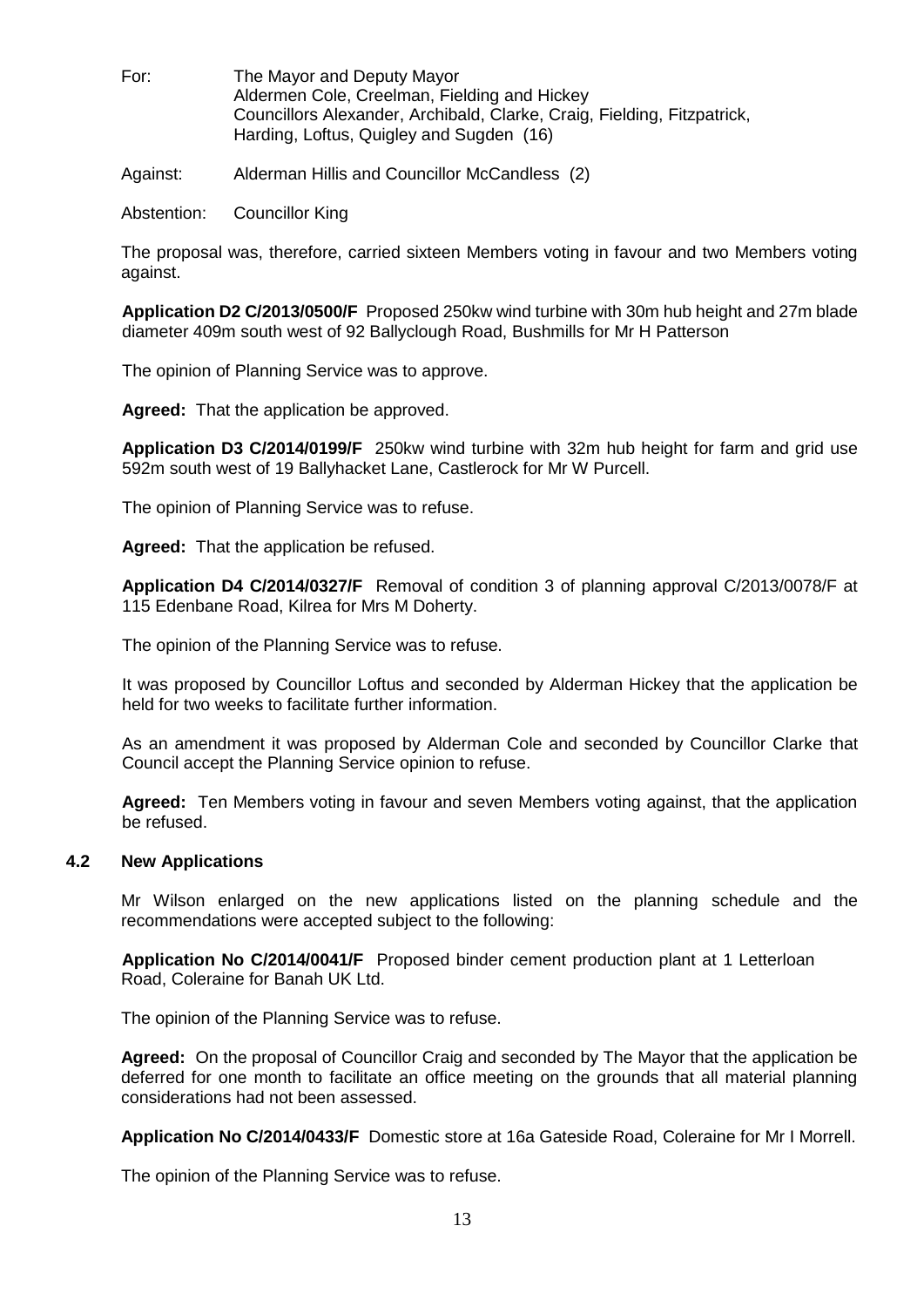**Agreed:** On the proposal of Alderman Cole and seconded by The Mayor that the application be deferred for one month to facilitate an office meeting on the grounds that all material planning considerations had not been assessed.

**Application No C/2014/0455/F** 2 no 1m diameter signs on framing at 60 Greenhall Highway, Coleraine for Mr W Aiken.

The opinion of the Planning Service was to refuse.

**Agreed:** On the proposal of Alderman Hillis and seconded by Councillor McCandless that the application be deferred for one month to facilitate an office meeting on the grounds that all material planning considerations had not been assessed**.**

## **5 OFFICE MEETINGS**

It was noted that the Office Meetings would be held on 20 March 2015.

**6 PLANNING APPLICATION C/2013/0097/F - PROPOSED CONSTRUCTION OF 44 NO DWELLINGS CONSISTING OF 8 NO DETACHED AND 36 NO SEMI DETACHED DWELLINGS WITH ALTERATIONS TO CONNECTING ROADS AT STRANDVIEW AVENUE, STRANDVIEW DRIVE WITH ASSOCIATED CAR PARKING AND LANDSCAPE OPEN SPACES AT LANDS TO REAR OF 15 STRANDVIEW AVENUE, PORTSTEWART**

Consideration was given to Report dated 17 February 2015 from Mr P Fleming, Fleming Mounstephen Planning Consultants (previously supplied).

Members noted that Mr Fleming had assessed the likelihood of Council being granted leave for a judicial review into the Planners' determination of this application and that he had concluded that it was not the role of the Court to weigh one planning consideration against another but rather whether the decision was lawful.

Members accepted this advice and agreed not to pursue a legal challenge.

**Agreed:** On the proposal of Councillor Loftus and seconded by The Mayor that Council accept the Planning Service recommendation to approve the application.

# **7 GENERAL PLANNING ISSUES**

#### **7.1 Planning Schedule – Current Appeals**

Councillor Alexander referred to the current appeal listed on the schedule relating to the former Strand Hotel Site, Strand Road, Portstewart.

Mr Wilson advised that he was not aware of this appeal and thought it was a computer error but he would clarify the matter directly with Councillor Alexander.

### **8 NORTHERN IRELAND ENVIRONMENT AGENCY (NIEA) - LISTING OF BUILDINGS OF SPECIAL ARCHITECTURAL OR HISTORIC INTEREST**

Consideration was given to the report on the NIEA's proposed listings (previously supplied).

# **8.1 American War Memorial, Cromore House, Portstewart**

Reported that, on behalf of the Portstewart Branch of the Royal British Legion (RBL), Council had submitted a request that the American War Memorial sited within the grounds of Cromore House, Portstewart be listed.